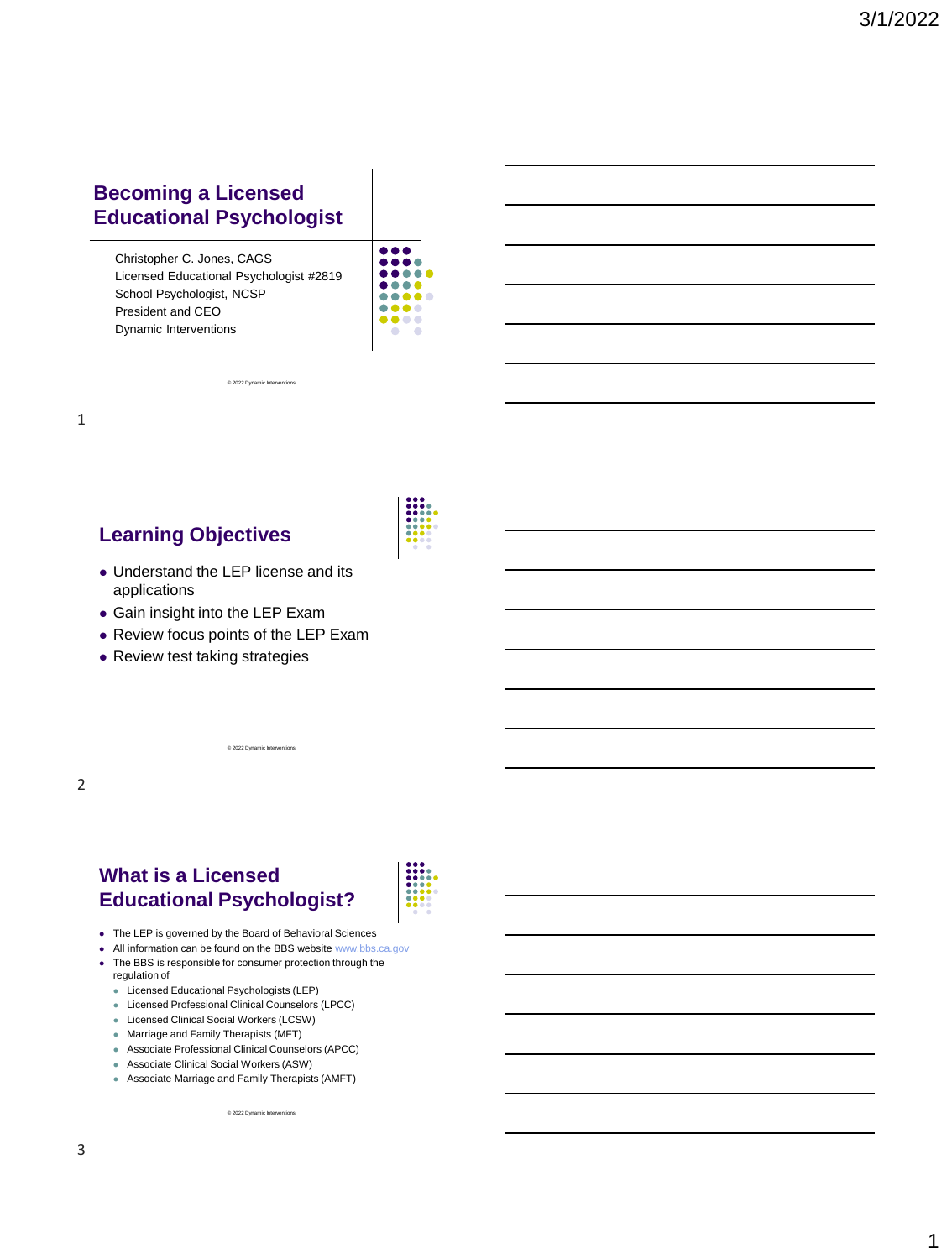### **What is a Licensed Educational Psychologist?**



⚫ The practice of educational psychology is the performance of any of the following professional functions pertaining to academic learning processes or the education system or both

© 2022 Dynamic Interv

### **What is a Licensed Educational Psychologist?**



- ⚫ (a) Educational evaluation
- ⚫ (b) **Diagnosis** of psychological disorders related to academic learning processes

© 2022 Dynamic Interve

### 5

4

### **What is a Licensed Educational Psychologist?**



- ⚫ (c) Administration of diagnostic tests related to academic learning processes including tests of academic ability, learning patterns, achievement, motivation, and personality factors
- ⚫ (d) Interpretation of diagnostic tests related to academic learning processes including tests of academic ability, learning patterns, achievement, motivation, and personality factors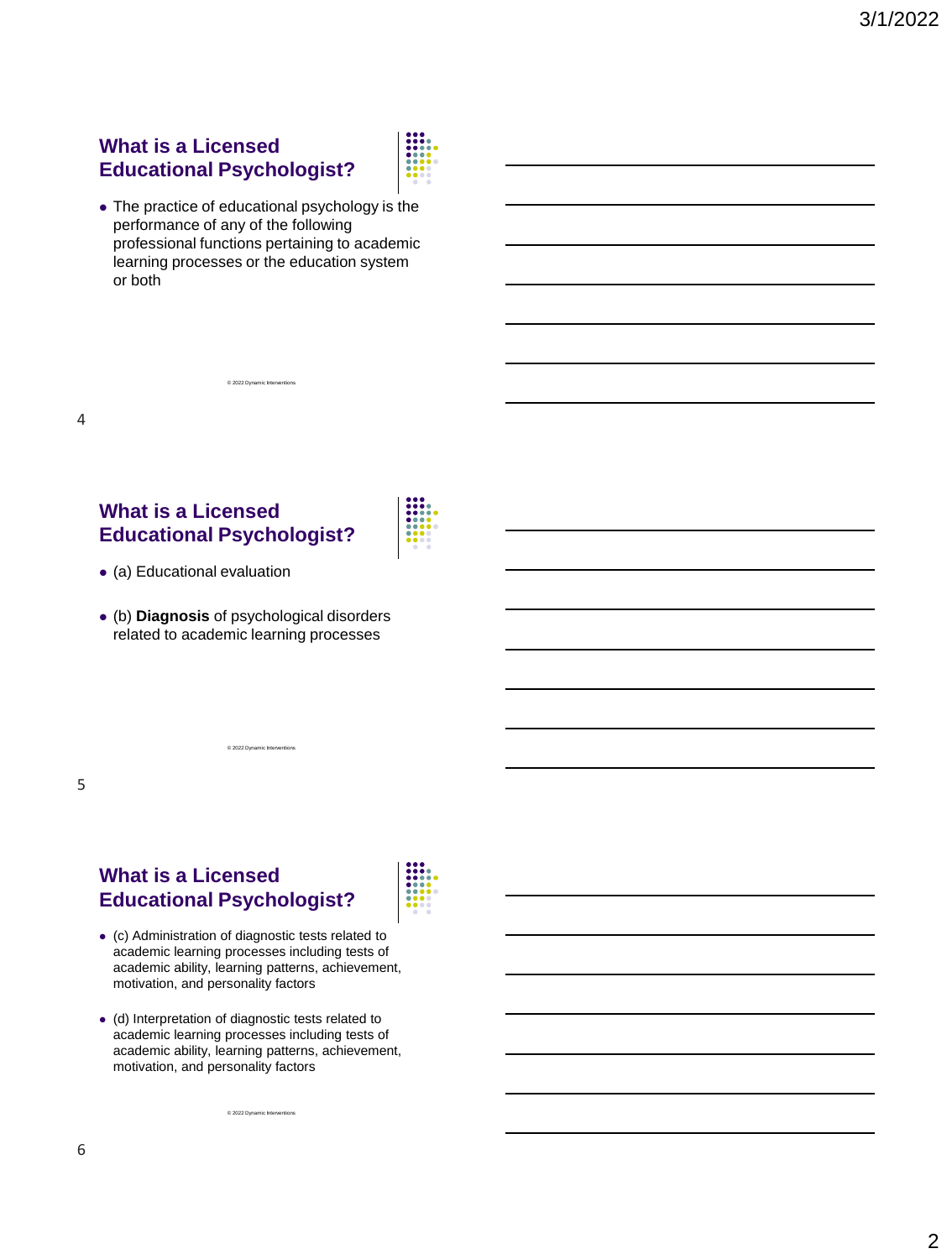### **What is a Licensed Educational Psychologist?**



- ⚫ (e) Providing psychological **counseling** for individuals, groups, and families
- ⚫ (f) Consultation with other educators and parents on issues of social development and behavioral and academic difficulties

© 2022 Dynamic Inter

### **What is a Licensed Educational Psychologist?**



- ⚫ (g) Conducting psychoeducational assessments for the purposes of identifying special needs
- ⚫ (h) Developing treatment programs and strategies to address problems of adjustment
- © 2022 Dynamic Interventions ⚫ (i) Coordinating intervention strategies for management of individual crises

8

7

# **Qualifications of the LEP**

#### ⚫ **Education**

• In order to qualify for LEP licensure, applicants must possess, at<br>minimum, a master's degree in psychology, educational<br>psychology, school psychology, counseling and guidance, or a<br>degree deemed equivalent by the BBS. T accrediting bodies:

- ⚫ Western Association of Schools and Colleges
- ⚫ Northwest Association of Secondary and Higher Schools
- ⚫ Middle States Association of Colleges and Secondary Schools ⚫ New England Association of Colleges and Secondary Schools
- ⚫ North Central Association of Colleges and Secondary Schools
- ⚫ Southern Association of Colleges and Schools
- ⚫ Applicants must successfully complete 60 semester hours of postgraduate work in pupil personnel services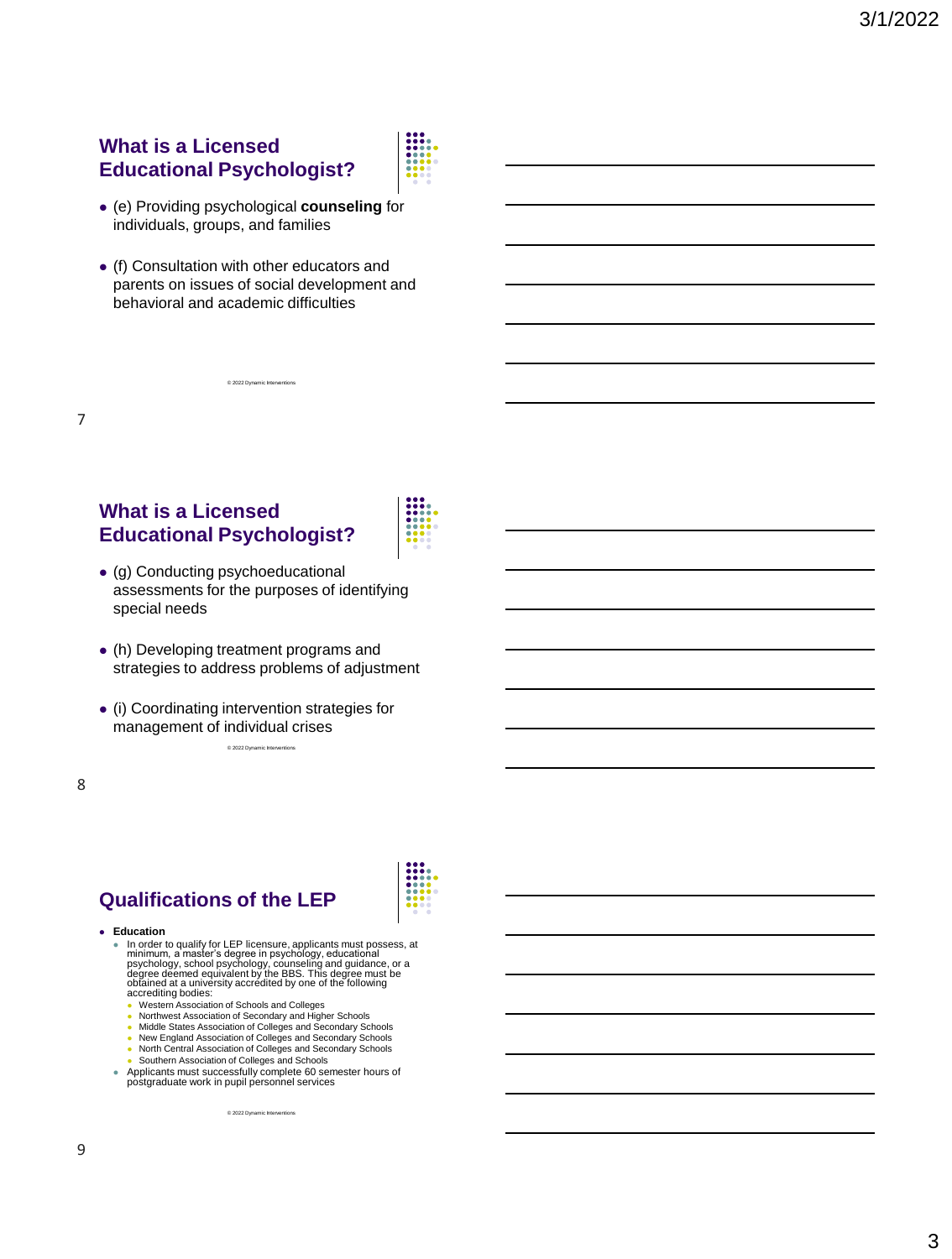# **Qualifications of the LEP**

#### ⚫ **Experience**

- 
- Applicants must complete three years of tull time experience (or the<br>equivalent to three years of experience) working as a school psychologist.<br>The three years of required experience may be satisfied as follows:<br>• 1. Two
- 
- AND<br>■ 2. A. One year of supervised professional experience in an accredited school psychology program
- ⚫ OR ⚫ 2. B. One year of full time (or equivalent) experience as a credentialed school psychologist in public schools obtained under the **direction** of a licensed educational psychologist or a licensed psychologist.
- ⚫ The experience in 2A and 2B can be older than six years from the time a person applies for examination eligibility

© 2022 Dynamic Interventions

⚫ Retirees must take the LEP Exam within 6 years of practicing as a school psychologist

10

# **Qualifications of the LEP**

#### ⚫ **Application Packet**

- ⚫ Once all qualifications have been met, you must complete the LEP Application Packet
	- ⚫ Application
	- ⚫ Photograph
	- ⚫ Security Agreement
	- ⚫ Fee
	- ⚫ Fingerprinting
	- ⚫ Transcripts
	- ⚫ PPS Credential
	- ⚫ Experience Verification Forms

© 2022 Dynamic Int

11

### **Qualifications of the LEP**

#### ⚫ **Accommodations for the LEP Exam**

- ⚫ BBS offers accommodations for the LEP Exam if you meet the qualifying criteria
	- Accommodations can be made to the testing environment and auxiliary aids offered
	- ⚫ Must have prior approval
	- ⚫ Only schedule your exam after approval has been granted

 $@ 2022$  Dynamic Interve

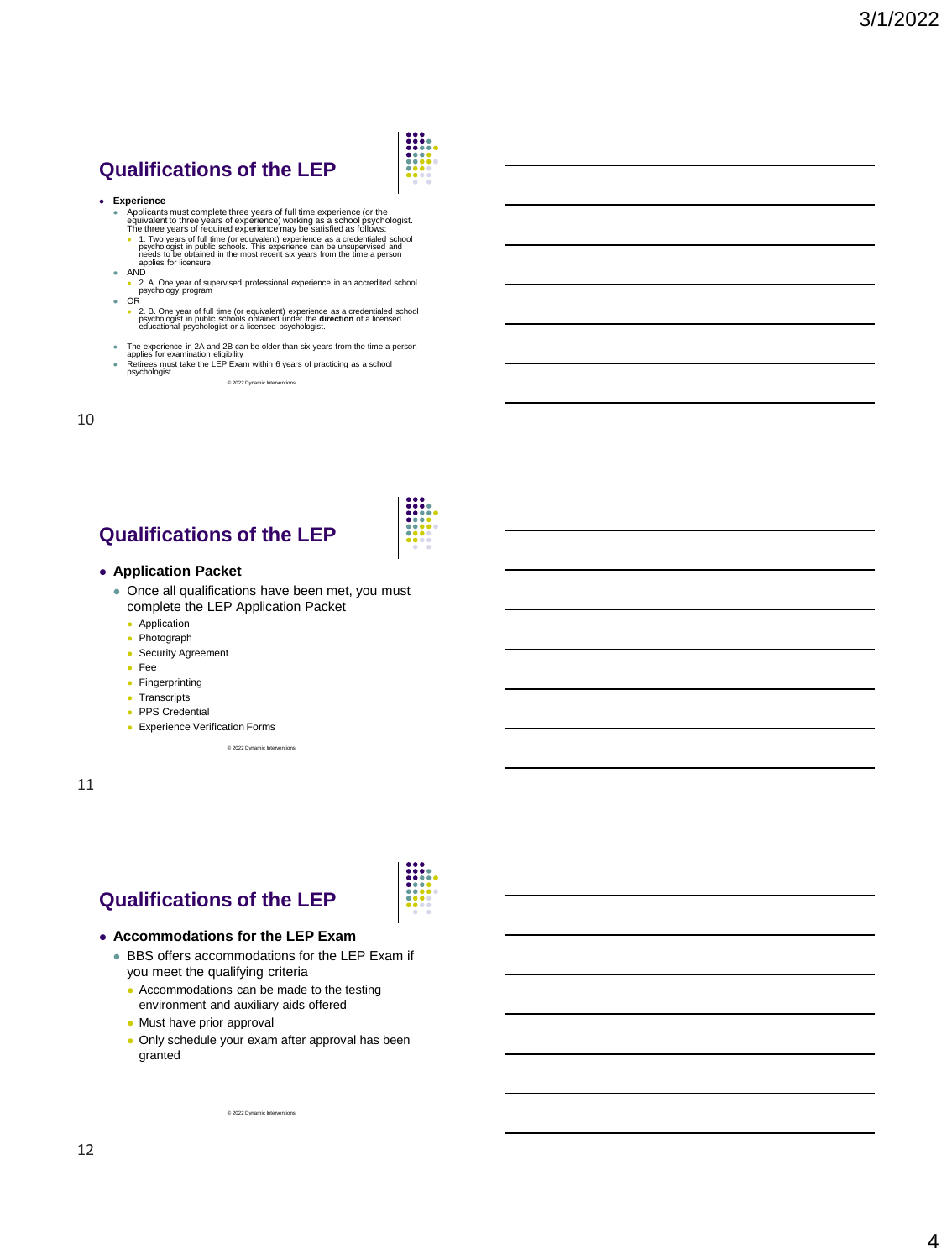# **Qualifications of the LEP**



#### ⚫ **Examination**

- Once eligible to take the LEP Written Examination, applicants will receive a *LEP Written Examination Candidate Handbook*. On the back of this handbook will be the deadline by which the applicant must take the exam
	- Eligibility to take the exam expires if the applicant does not sit for the exam within one year of becoming eligible
	- ⚫ If the initial exam is failed, the applicant becomes eligible to retake the exam within 180 days. Eligibility to retake the exam expires if the applicant does not sit to retake the exam within one year

© 2022 Dynamic Inter

13

# **Qualifications of the LEP**

#### ⚫ **Examination**

⚫ Upon passing the LEP Written Examination, the applicant will submit an application for LEP initial licensure. This application will be available at the test site center. Once the Board processes this form, the applicant will receive an LEP license number

14

### **Continuing Education Requirements of the LEP**



- ⚫ LEPs are required to complete 36 CE hours every two years to renew their license, plus pay the renewal fee
	- 6 hours of Law and Ethics each renewal period

 $@ 2022$  Dyna

- 7 hours of Child Abuse Assessment (one time only)
- 15 hours of Alcohol and other Chemical Substance<br>Dependency (one time only)
- ⚫ 6 hours of Suicide Risk Assessment and Intervention (one time only, on or after January 1, 2021)
- 
- ⚫ Initial renewal is 18 CE hours ⚫ You can claim credit for teaching or taking a course
	-
- 1 semester Unit = 15 CE hours, 1 Quarter Unit = 10 CE hours<br>■ Sitting on the Ethics Board of CASP satisfies the 6 CE hours of Law<br>and Ethics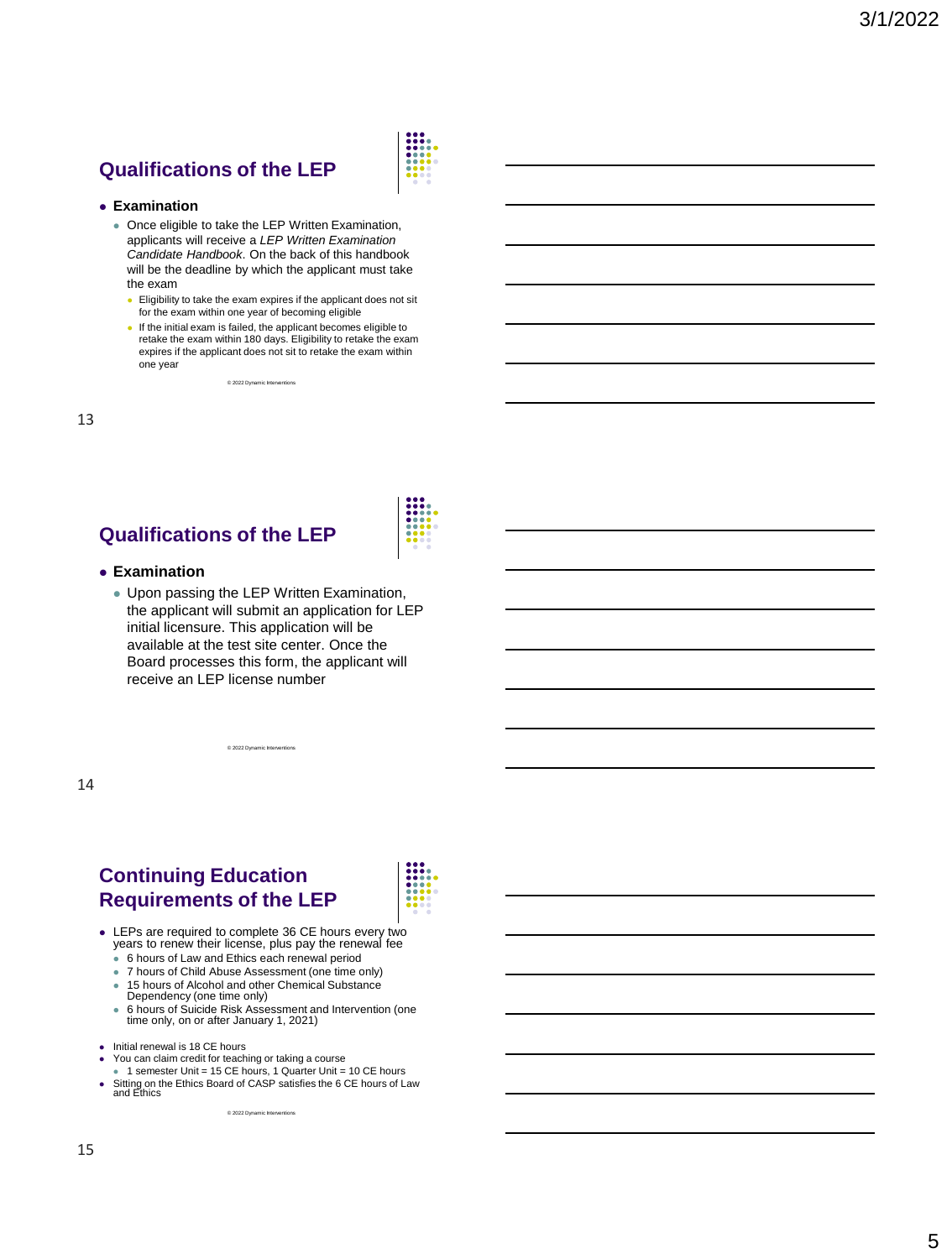### **Continuing Education Requirements of the LEP**



₩

| ЖВВS                                          |  | <b>CONTINUING EDUCATION (CE) REQUIREMENTS</b>                                                                                                                                                                                                                                                     |   |                                                                                                                                                                                                                                                    |                        |  |  |
|-----------------------------------------------|--|---------------------------------------------------------------------------------------------------------------------------------------------------------------------------------------------------------------------------------------------------------------------------------------------------|---|----------------------------------------------------------------------------------------------------------------------------------------------------------------------------------------------------------------------------------------------------|------------------------|--|--|
| <b>LMFT LCSW LPCC LEP COURSES REQUIRED</b>    |  |                                                                                                                                                                                                                                                                                                   |   |                                                                                                                                                                                                                                                    |                        |  |  |
| Required for all Renewals in 2021 and 2022*   |  |                                                                                                                                                                                                                                                                                                   |   |                                                                                                                                                                                                                                                    |                        |  |  |
|                                               |  |                                                                                                                                                                                                                                                                                                   | ر | Suicide Risk Assessment and Intervention (6 hours) Note: Can also be completed via supervised<br>training and can be any age-see business and Professions Code (BPC) sections 4980.396 (LMFT).<br>4989.23 (LEP), 4996.27 (LCSW) and 4999.66 (LPCC) |                        |  |  |
| <b>Required for FIRST Renewal Only</b>        |  |                                                                                                                                                                                                                                                                                                   |   |                                                                                                                                                                                                                                                    |                        |  |  |
| ✓                                             |  | v                                                                                                                                                                                                                                                                                                 |   | HIV/AIDs (7 hours) per Title 16 California Code of Regulations (16CCR) section 1007.3 (c)                                                                                                                                                          |                        |  |  |
|                                               |  |                                                                                                                                                                                                                                                                                                   | ✓ | Child Abuse Assessment and Reporting (7 hours) per 16CCR section 1807.2                                                                                                                                                                            |                        |  |  |
|                                               |  |                                                                                                                                                                                                                                                                                                   | ✓ | Alcoholism and Other Chemical Substance Dependency (15 hours) per 16CCR section 1810                                                                                                                                                               |                        |  |  |
| <b>Required for EVERY Renewal</b>             |  |                                                                                                                                                                                                                                                                                                   |   |                                                                                                                                                                                                                                                    |                        |  |  |
|                                               |  |                                                                                                                                                                                                                                                                                                   |   | Law and Ethics (6 hours) per 16CCR section 1887.3 (d)                                                                                                                                                                                              |                        |  |  |
| <b>Overall Hours:</b>                         |  | All licensees are required to complete the MINIMUM of 18 hours of CE for their first renewal. LEPs may be required to<br>complete more hours due to their particular requirements. All subsequent renewals have a requirement of 86 hours.                                                        |   |                                                                                                                                                                                                                                                    |                        |  |  |
| Dual<br>Licensees:                            |  | If you have a LMFT or LCSW license in addition to your LEP or LPCC license, you may apply CE hours to both licenses if<br>the course meets all CE requirements and the subject matter relates to both scopes of practice.                                                                         |   |                                                                                                                                                                                                                                                    |                        |  |  |
| Courses<br>Taught:                            |  | You may claim credit for teaching a course. You will receive the same amount of hours as a course attendee would<br>receive. However, you can only claim credit for teaching a course one time during a single renewal period.<br>1 Samastar Unit = 15 CE hours<br>1. Outsider Unit + 10.00 hours |   |                                                                                                                                                                                                                                                    |                        |  |  |
| <b>Supervisors:</b>                           |  | Supervisors of Associates and Marriage and Family Therapist Trainees may apply their supervisor course training hours<br>to their CE requirement as long as the training has been taken from an acceptable CE provider.                                                                           |   |                                                                                                                                                                                                                                                    |                        |  |  |
| * If not submitted with a Economy application |  |                                                                                                                                                                                                                                                                                                   |   |                                                                                                                                                                                                                                                    | <b>Revised 01/2022</b> |  |  |
|                                               |  |                                                                                                                                                                                                                                                                                                   |   | @ 2022 Dynamic Interventions                                                                                                                                                                                                                       |                        |  |  |

16

# **BBS Valid Licensee Statistics**

| <b>License Type</b>                                 | <b>Total Number</b> |
|-----------------------------------------------------|---------------------|
| Associate Clinical Social Worker (ASW)              | 15.619              |
| Associate Marriage and Family Therapist<br>(AMFT)   | 17.614              |
| Licensed Clinical Social Workers (LCSW)             | 27.723              |
| Licensed Educational Psychologists (LEP)            | 2.038               |
| Licensed Marriage and Family Therapists<br>(LMFT)   | 44.277              |
| Licensed Professional Clinical Counselor<br>(LPCC)  | 1.727               |
| Associate Professional Clinical Counselor<br>(APCC) | 3.478               |
|                                                     |                     |
|                                                     |                     |

 $-$  0 2022 Dy

17

# **LEP Exam Development**

- ⚫ Occupational Analysis
	- ⚫ An occupational analysis is a method for identifying the tasks performed in a profession or on a job and the knowledge, skills, and abilities required to perform that job
	- ⚫ The results of an occupational analysis are used to form an examination plan
	- ⚫ An examination plan consists of content areas. Each content area describes examination content in terms of the task statements and knowledge gathered during the occupational analysis
	- ⚫ An Occupational Analysis has been conducted, and the LEP Exam was recently updated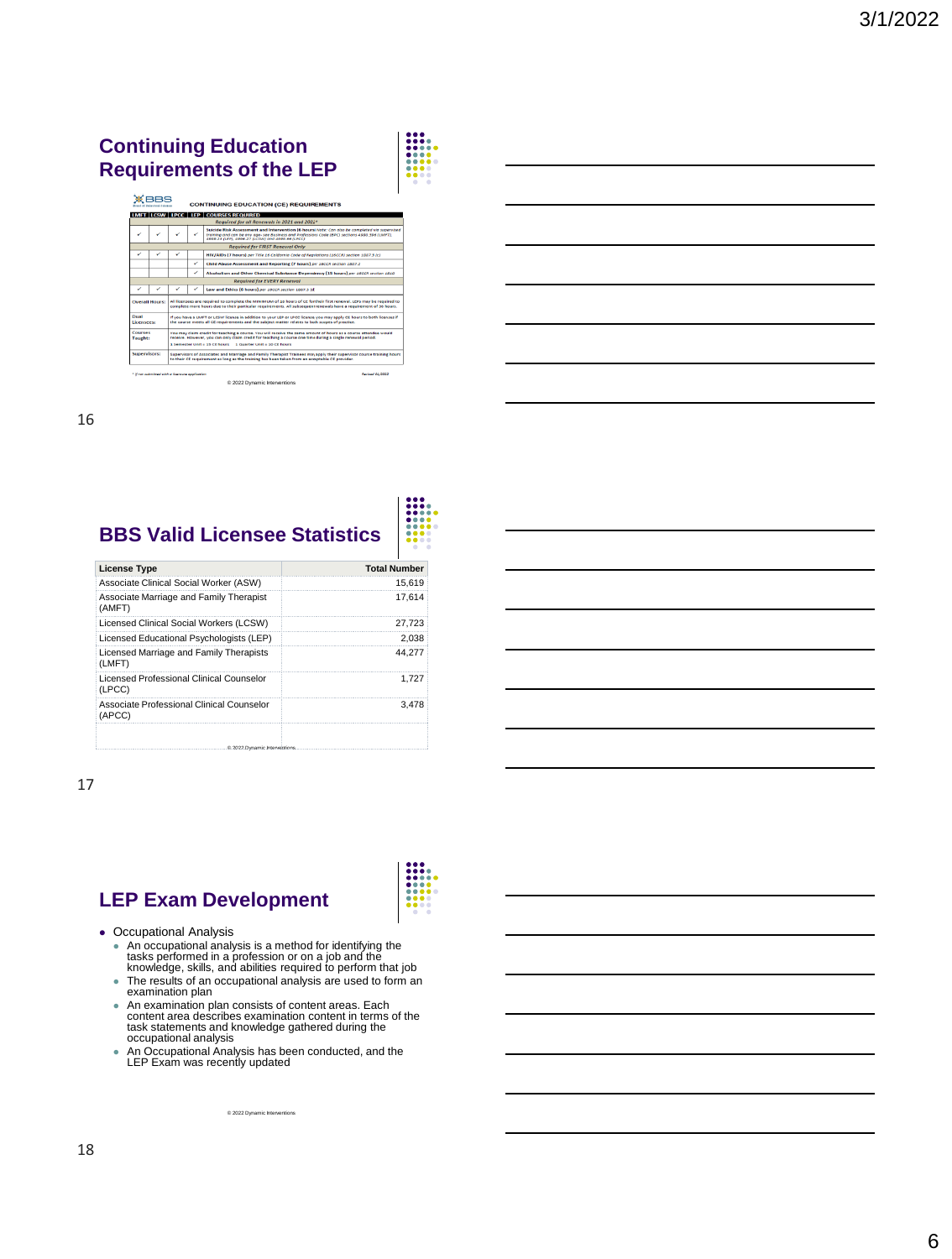## **LEP Exam Development**



- ⚫ Pass/Fail Standards
	- A criterion-referenced passing score methodology is used
	- ⚫ Differentiates between a qualified and unqualified licensure candidate
	- The passing score is based on a minimum competence criterion that is defined in terms of the actual behaviors that qualified LEPs would perform if they possessed the knowledge necessary to perform job duties
	- ⚫ 125 Questions, 100 which count
	- 2.5 hours to complete exam

© 2022 Dynamic Inter

19

# **LEP Exam Development**

- ⚫ The exam consists of approximately 125 questions
	- ⚫ No less than 100 questions are part of the examination
	- ⚫ All questions are written and reviewed by LEP Subject Matter **Experts**
	- ⚫ Up to 25 experimental questions will be distributed throughout the exam
		- ⚫ These questions are used for performance data gathering and evaluation
		- ⚫ You will not be made aware of which questions are experimental
		- ⚫ Responses will not be included in your exam score

© 2022 Dynamic Interv

20

# **LEP Exam Development**

- Proctored by an independent firm at locations all over the state, and some out of state
- ⚫ Exam is taken via computer
- ⚫ Multiple choice format
- ⚫ Exam is pass/fail
- ⚫ Results are immediate
	- ⚫ If you pass the exam, you will not receive a score report
	- ⚫ If you fail the exam, you will receive a raw score total and the score needed to pass  $@2022$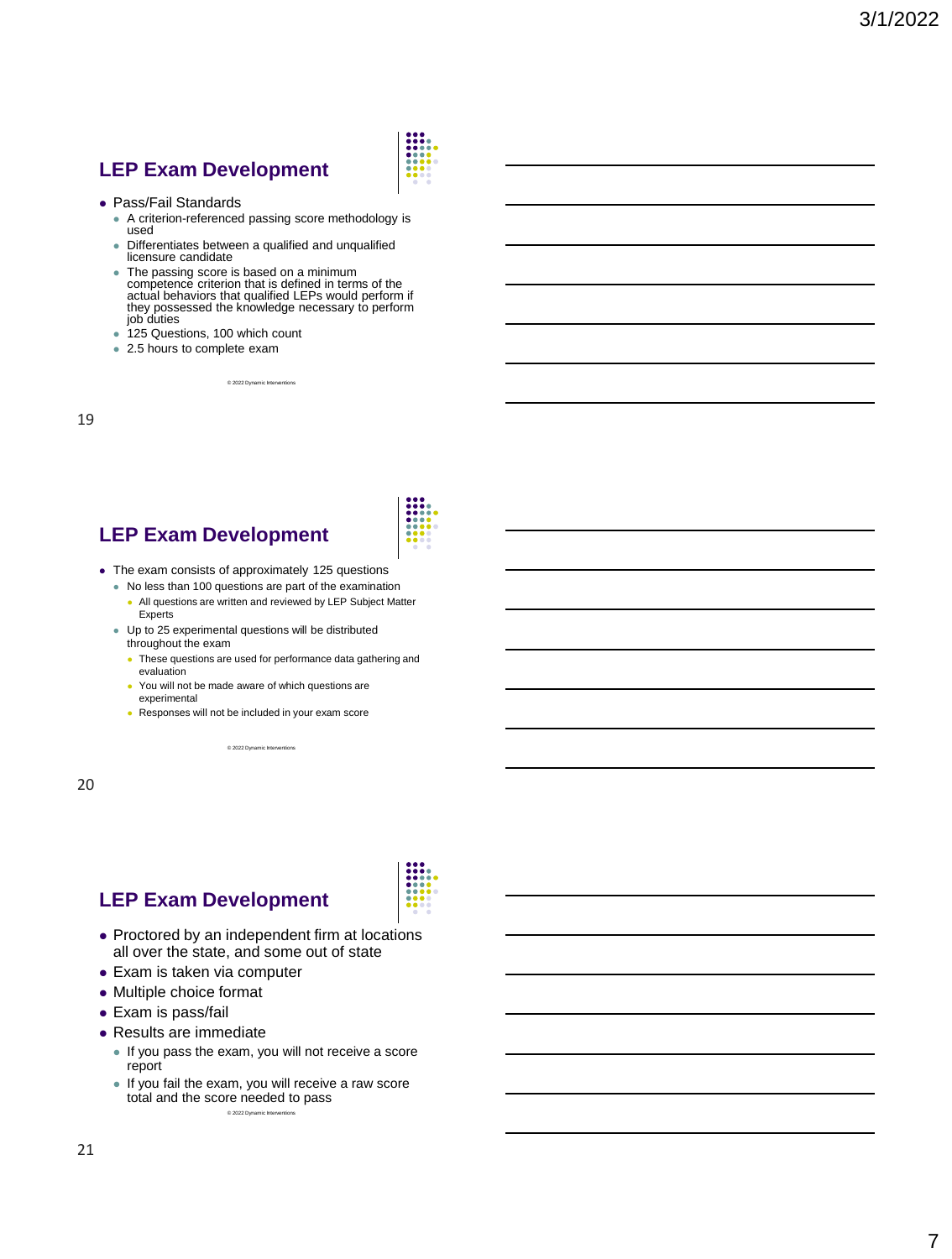### **LEP Exam Content Areas**



- ⚫ Intake (8%)
- ⚫ Referral questions, determining client needs
- Assessment Plan Development (4%)
- ⚫ What to give and why
- ⚫ Observation, Interview, and Informal Assessment (6%) ⚫ Observing in natural settings, interviewing clients and other individuals, record review, selecting assessment measures
- Standardized Assessments (6%)
	- ⚫ How to give tests, purpose of tests
	- ⚫ Knowledge of age ranges, scoring, validity, reliability data, etc.

© 2022 Dynamic Inter

22

# **LEP Exam Content Areas**

- 
- ⚫ I. **Assessment - 42%** ⚫ Interpretation and Diagnosis (9%)
	- ⚫ Interpretation, relating assessment data to relevant recommendations, diagnosis of disorders that affect learning, behavior and performance across settings
	- ⚫ Determine eligibility for educational serviced based on assessment information and in accordance with federal and state laws and regulations

© 2022 Dynamic Inter

23

# **LEP Exam Content Areas**

#### ⚫ I. **Assessment - 42%**

- ⚫ Communication of Assessment Results (9%)
	- Generate interventions and recommendations
	- Report writing and communication of results to student, parent, staff, etc.
	- ⚫ Present assessment findings and recommendations
	- ⚫ Communication of results, implications, strategies, accommodations, modifications and other needs to student, parent, staff, etc.

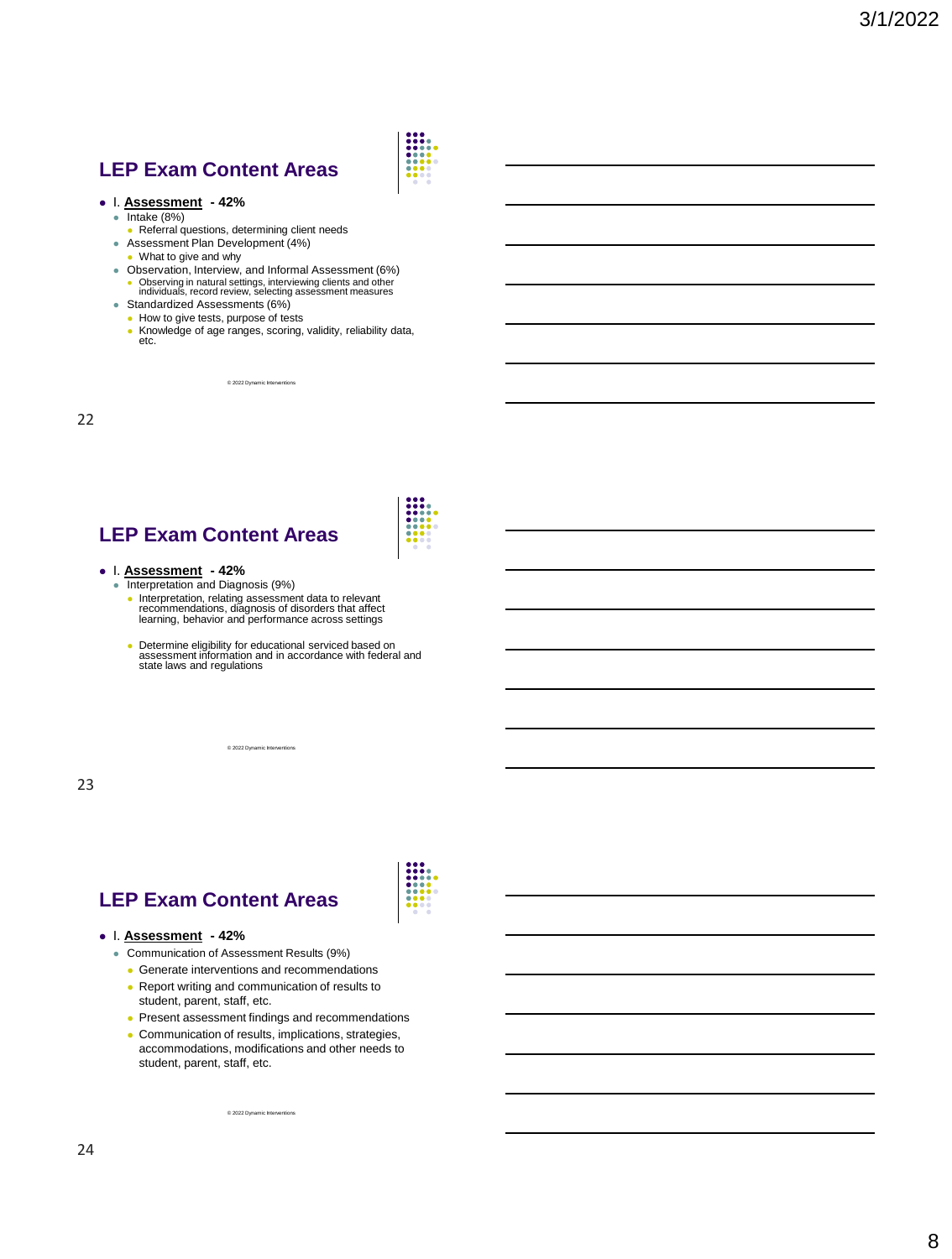## **LEP Exam Content Areas**

#### ⚫ II. **Intervention - 28%**

- ⚫ Academic Performance and Executive Functioning (8%) ⚫ Develop and implement interventions to improve academic
	- performance ● Develop and implement interventions to improve attention and executive functioning
- ⚫ Adaptive and Vocational Skills (6%)
	- ⚫ Develop and implement interventions to promote adaptive skills
- ⚫ Social-Emotional and Behavioral Skills (5%) ● Develop and implement interventions to improve social and
	- pragmatic skills
	- ⚫ Develop and implement interventions to facilitate and improve behavioral skills

© 2022 Dynamic Inter

25

# **LEP Exam Content Areas**

#### ⚫ II. **Intervention - 28%**

- ⚫ Psychological Counseling (6%)
	- ⚫ Individual counseling to support social-emotional functioning in educational and vocational settings
	- ⚫ Individual counseling to improve behavioral functioning in educational and vocational settings
	- Conduct threat assessments for clients in crisis
	- Teach self-advocacy strategies
- ⚫ Progress Monitoring and Program Evaluation (3%)
	- ⚫ Progress of academic, behavioral and psychological interventions to determine
	- ⚫ effectiveness of plan

© 2022 Dynamic Interv

26

# **LEP Exam Content Areas**

#### ⚫ III. **Consultation - 10%**

- ⚫ Collaborative Consultation (8%)
- ⚫ Advocate for client's rights
- ⚫ Provide in-service training to school personnel and other professionals
- Provide information on community programs
- Provide information regarding the educational system
- Collaborate with other professionals regarding client's needs ⚫ Referral (2%)
	- ⚫ Refer client for community, school-based, and/or medical services
	- Refer client for further mental health support

 $@ 2022$  Dynamic Intervent

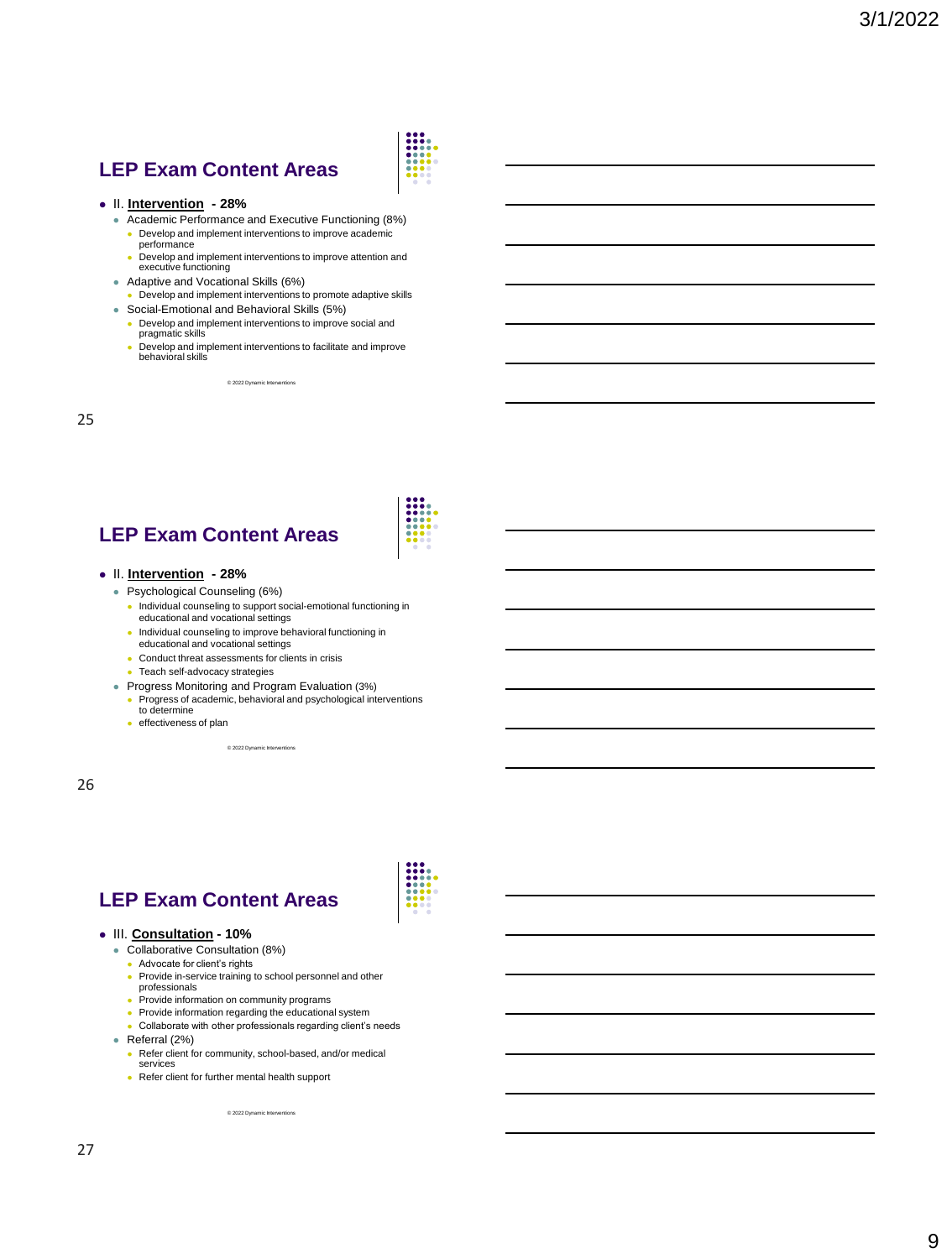# **LEP Exam Content Areas**



- Record maintenance<br>● Confidentiality
- **Confidentiality**
- Release of information
- ⚫ Disclosure of information regarding
	- ⚫ Professional qualifications
	- Scope of practice
	- Services and fees
	-
- ⚫ Abuse reporting ⚫ Reporting of client's intentions to harm themselves
- ⚫ Maintaining professional boundaries
- ⚫ Informing about free services within the educational system ⚫ Informed consent

© 2022 Dynamic Interv

28

### **The LEP Exam**



⚫ Practice Questions:

What test should be used to obtain a standard score of the intellectual functioning of an 8-year old who is unable to talk and has limited hand movements?

- A. Raven's Progressive Matrices
- B. Leiter International Performance Scale
- C. Kaufman Assessment Battery for Children

© 2022 Dynamic Interve

D. McCarthy Scales of Children's Abilities

29

### **The LEP Exam**

⚫ Answer

A. Raven's Progressive Matrices

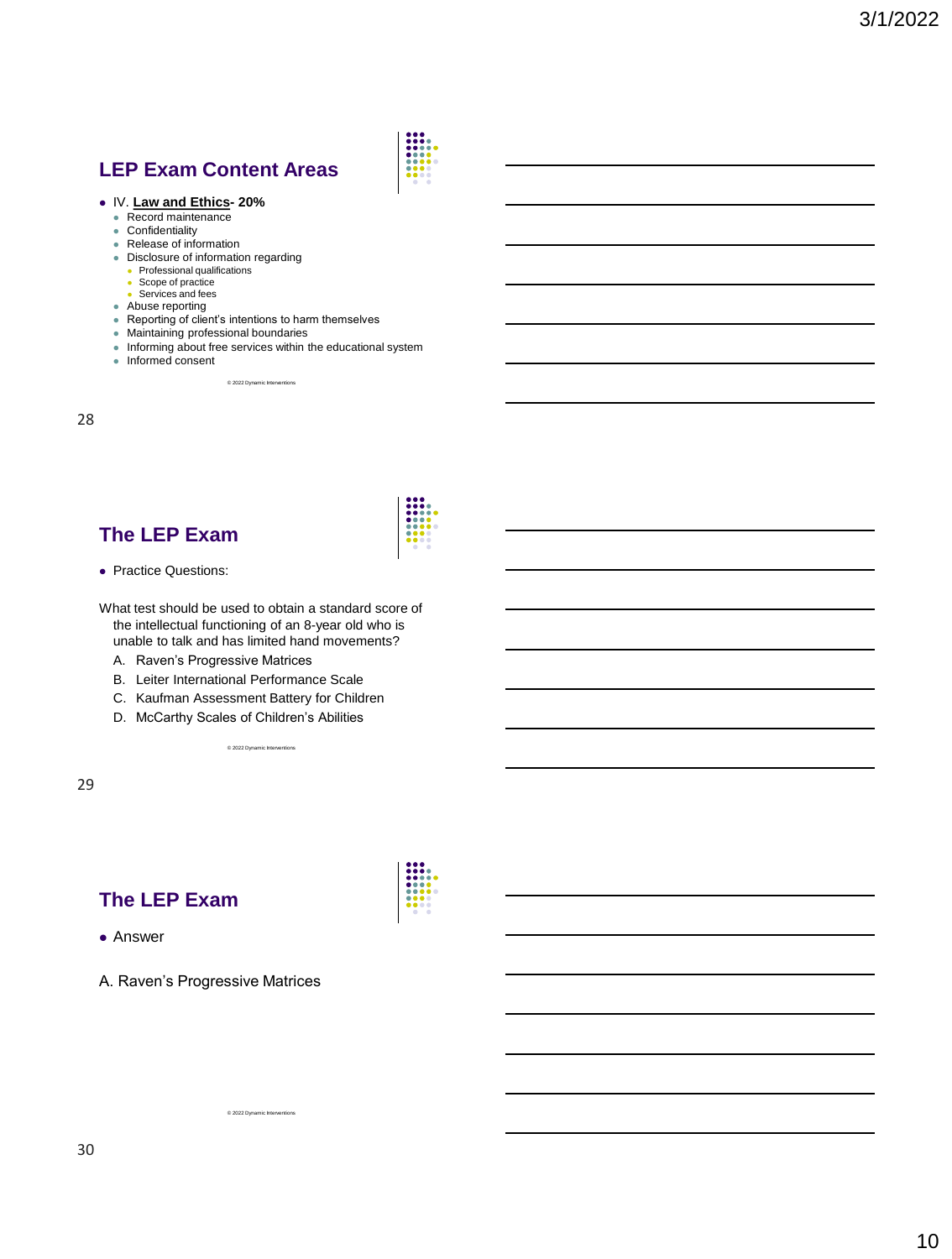

● Practice Questions:

Which of the following treatments are recommended for managing Attention-Deficit/Hyperactivity Disorder?

- A. EEG Biofeedback, sensory integration training, and parent counseling
- B. EEG Biofeedback, sensory integration training, and removal of sugar and food additives
- C. Behavior management methods, stimulant medication, and parent counseling
- D. Behavior management methods, stimulant medication, and removal of sugar and food additives

© 2022 Dynamic Interve

31

### **The LEP Exam**

- ⚫ Answer
- C. Behavior management methods, stimulant medication, and parent counseling

© 2022 Dynamic Interve

32

### **The LEP Exam**

⚫ Practice Questions:

A parent of a 5 year old is seeking an psychoeducational assessment because her child is not progressing academically as quickly as the other students in the class. What test would you use to assess the student's cognition?

- A. WISC-IV
- B. WPPSI-III
- C. WAIS-IV
- D. KTEA-3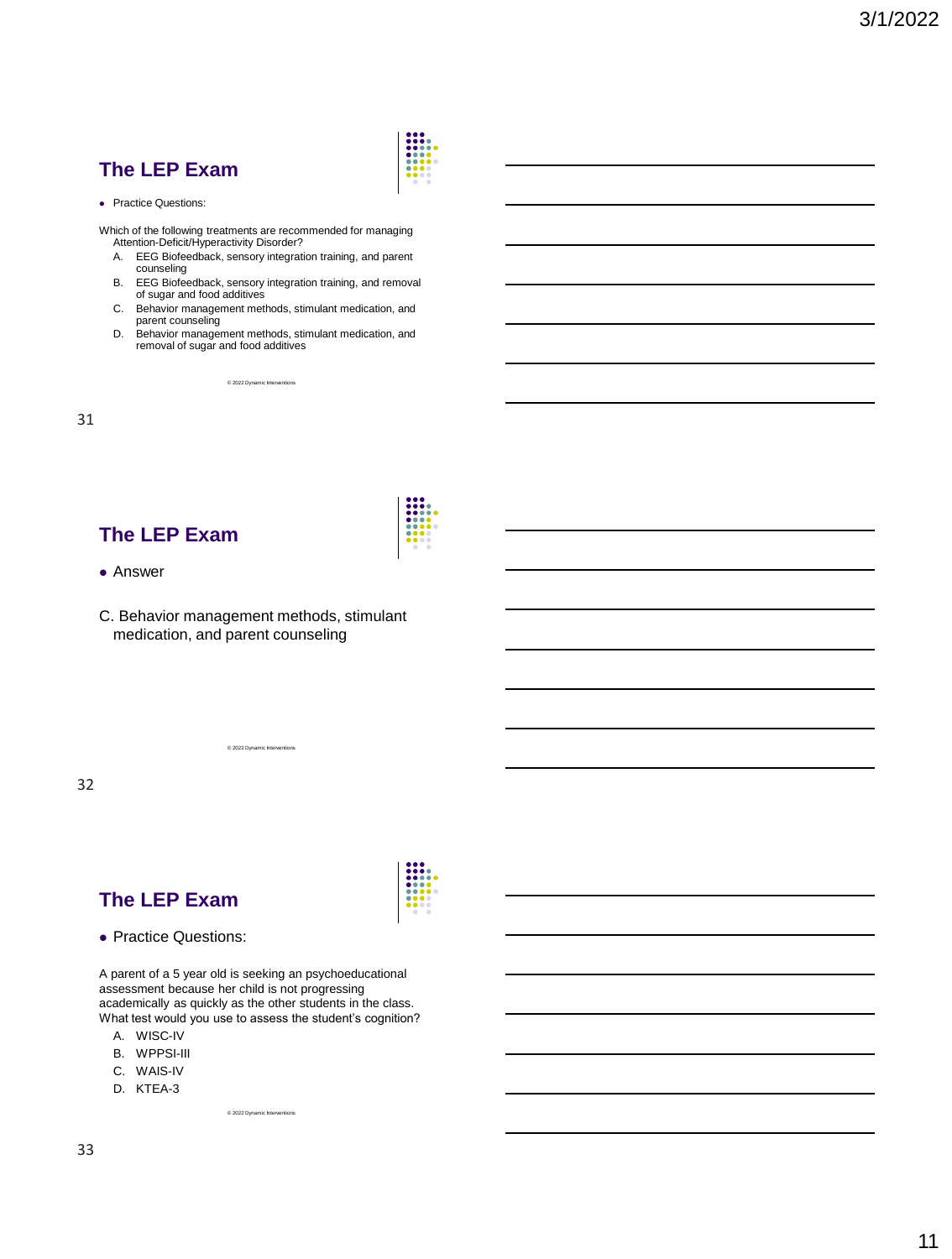



- ⚫ Answer
- B. WPPSI-III

34

### **The LEP Exam**

⚫ Practice Question

Why should parents be given detailed feedback following the completion of a psychological assessment of their child?

© 2022 Dynamic Interv

- A. To provide the rationale for a special education placement decision.
- B. To encourage parents to take a more active role in their child's education in the future.
- C. To explain how social and emotional functioning is related to academic achievement.
- D. To maximize intervention success through increasing participation with recommendations.  $@$  2022

35

# **The LEP Exam**

### ⚫ Answer

D. To maximize intervention success through increasing participation with recommendations.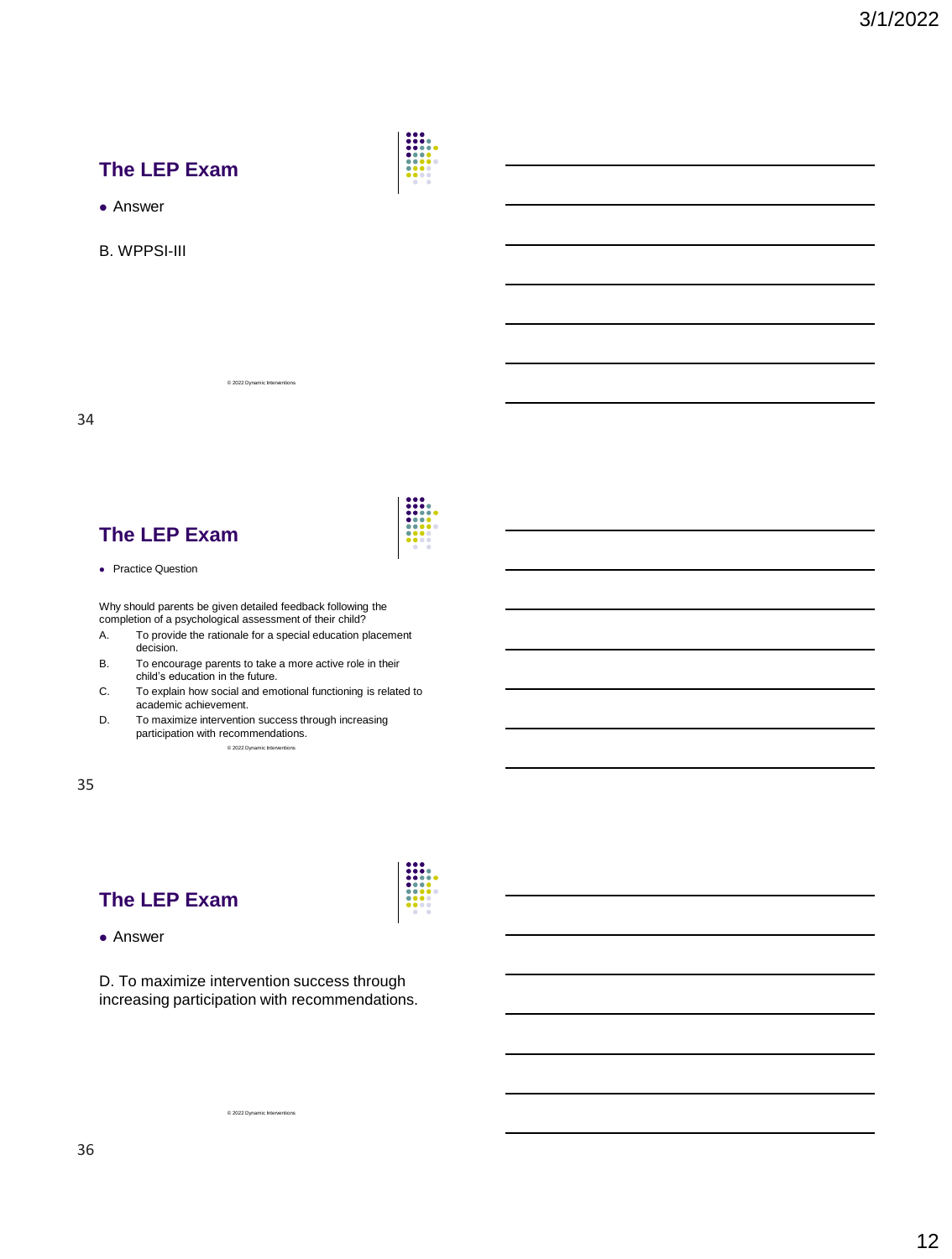

● Practice Questions:

A 12 year old is referred for psychoeducational assessment. You receive a report from a psychiatrist that states your client is being treated for OCD. However, the parent believes her child has Autism Spectrum Disorder. What characteristic would tell you the client is probably affected by OCD rather than Autism?

- A. The client obsesses about topics or items
- B. The client does not have many friends
- C. The client shows social skills performance deficit, but not a social skills acquisition deficit
- D. The client show social skills acquisition deficits © 2022 Dynamic Inte

37

### **The LEP Exam**

- ⚫ Answer:
- C. The client shows social skills performance deficit, but not a social skills acquisition deficit

© 2022 Dynamic Interv

38

# **The LEP Exam**

● Practice Question

A right-handed 14-year-old student with a seizure disorder and no other health problems<br>recently had a neuropsychological evaluation. The student's school asked an LEP to<br>review the evaluation report and help them utilize impaired right-hand performance. An IQ test was not administered; however, all other evaluation results were within normal limits. What academic implications are inferred by these results?

- 
- A. The student has impaired language functioning and will primarily require extensive<br>academic assistance with reading, spelling, writing, and note-taking.<br>B. The student has impaired visual-spatial functioning and will pr
- C. The student has impaired language functioning, and will primarily require extensive academic assistance with math, nonverbal communication, science, and note-taking.
- D. The student has impaired visual-spatial functioning and will primarily require extensive academic assistance with math, nonverbal communication, science, and note-taking.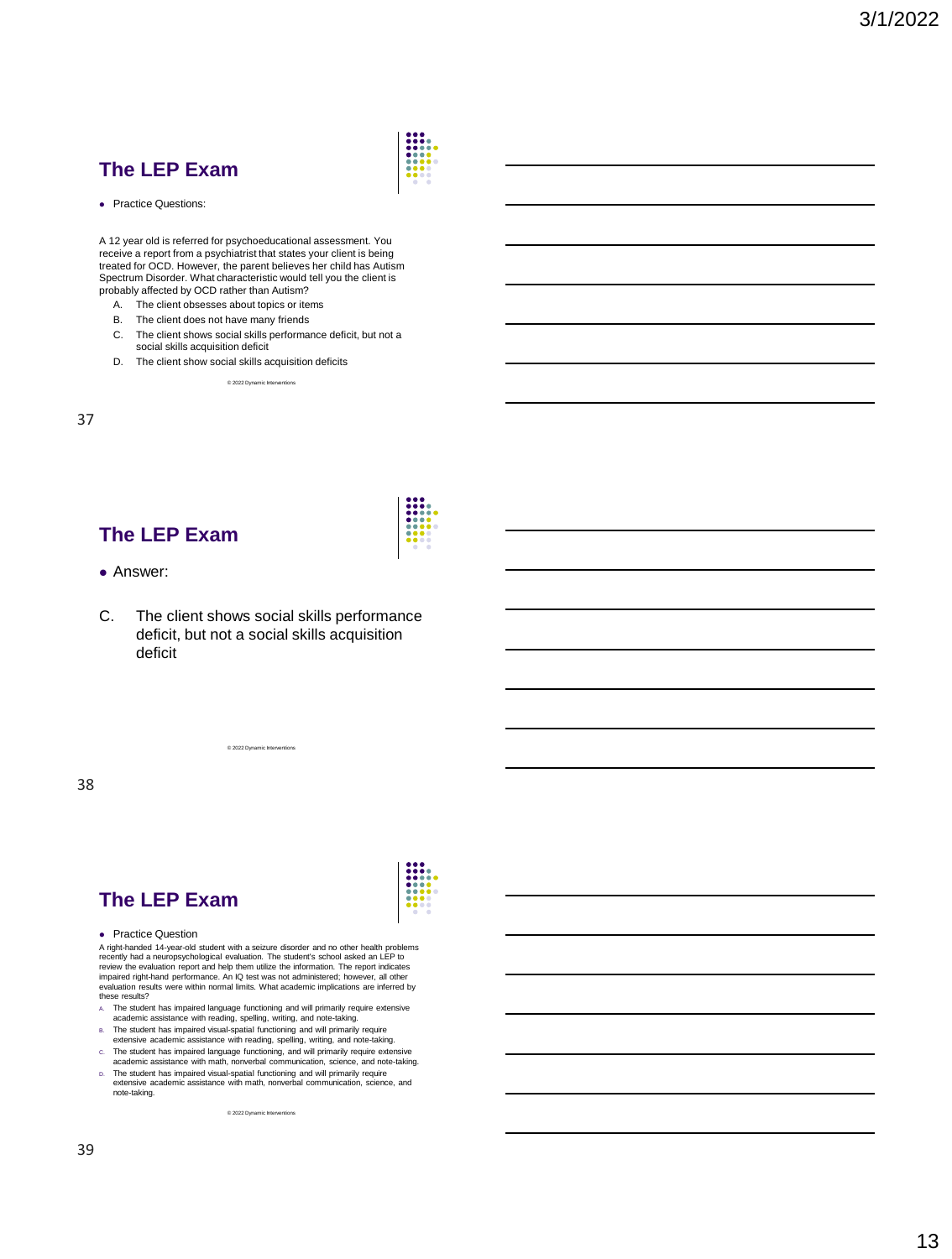

#### ⚫ Answer

A. The student has impaired language functioning and will primarily require extensive academic assistance with reading, spelling, writing, and note-taking.

© 2022 Dynamic Interve

40

### **The LEP Exam**



You have assessed a 5 year old non-verbal child with Autism. The child shows poor social skills and self-injurious behavior. What recommendation would you make to the independent charter school who contracted you to do the assessment?

- A. Social Skills training
- B. PECS training
- C. Applied Behavior Analysis to manage the selfinjurious behavior
- D. All of the above © 2022 Dynamic Interventions

41

# **The LEP Exam**

#### ⚫ Answer

C. Applied Behavior Analysis to manage the self-injurious behavior

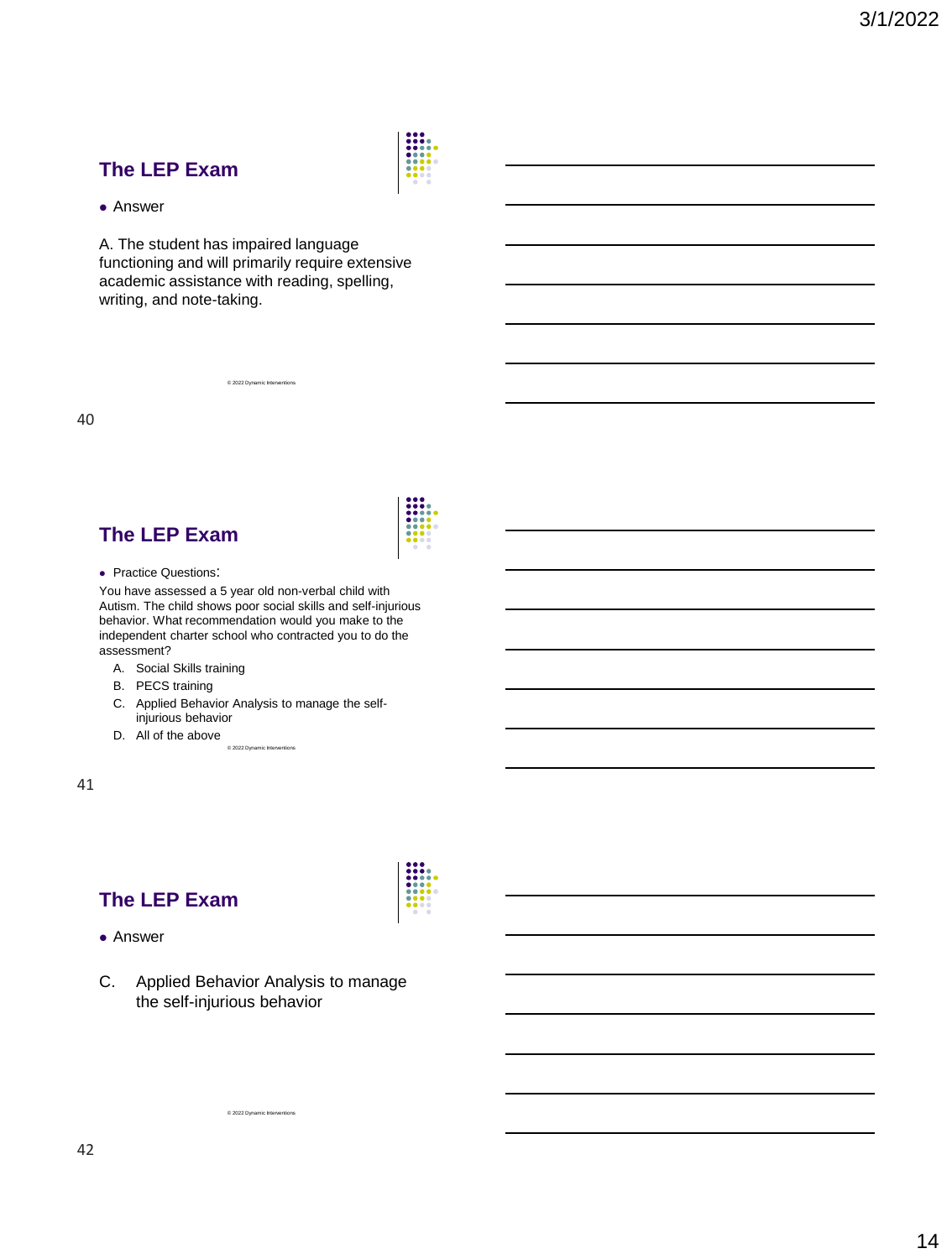

- ⚫ Practice Questions:
- ⚫ You are making business cards. Which of the following are legal ways to identify yourself?
	- A. John Doe, Educational Psychologist
	- B. John Doe, LEP 1234
	- C. John Doe, Licensed Educational Psychologist

© 2022 Dynamic Interv

D. John Doe, MS, LEP

43

### **The LEP Exam**

- ⚫ Answer
- B. John Doe, LEP 1234

44

### **Taking the LEP Exam**

⚫ Remember your test taking strategies

© 2022 Dynamic Interventions

- ⚫ Multiple choice test
- ⚫ Eliminate obvious wrong answers
- ⚫ Pace yourself, be aware of the time
- ⚫ There are both short questions, and longer, scenario questions
- ⚫ Use relaxation techniques
- ⚫ Deep breathing
- ⚫ Visualization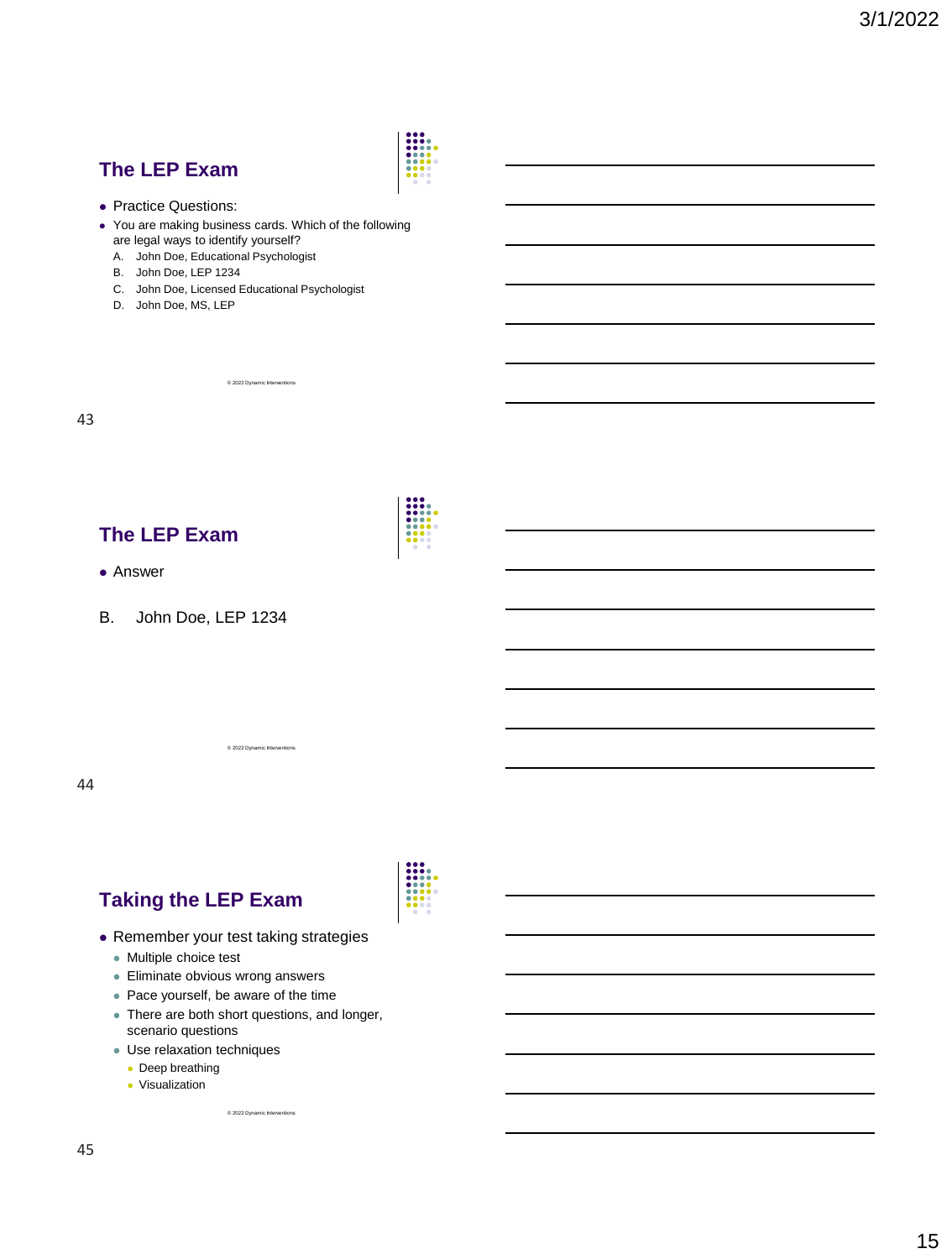# **Taking the LEP Exam**



- ⚫ You have about 1 minute per question, but need to factor in time for review
- ⚫ Pace yourself use time markers (e.g. finish #20 between 25 to 30 minutes, #40 by 50 to 60 minutes,  $#60$  by 80 to 90 minutes, etc.) – plan on 10-15 minutes for review
- ⚫ If you cannot decide on an answer, choice and then select "mark" so you can go back and review the response at the end of the test You can make comments on answers by selecting "comments"
- ⚫ Eliminate obvious wrong answers
- ⚫ When answering questions about treatment look for answer choices that include both medication and therapy/behavior modifications

© 2022 Dynamic Inter

46

# **Taking the LEP Exam**

- ⚫ Pay attention to key words such as "always" and "never"
- ⚫ Make sure you answer the question asked
	- ⚫ Understand the test question, then only answer what is being asked (nothing more and nothing less)
- Use the entire 2 1/2 hours
	- ⚫ If you finish early, take a short break then review your answer choices. There are no extra points for finishing early
- ⚫ If you fail the test, write down everything you remember about the test so you can study it again
	- ⚫ You will get a score report indicating your correct responses and your performance on each section

© 2022 Dynamic Interve

47

# **Taking the LEP Exam**



- Focus on the LEP Written Examination Plan in the candidate handbook
- ⚫ Use common sense
- ⚫ Your first reaction is usually correct. Do not over think it!
- ⚫ Brush up on Content Areas you are less comfortable

with

⚫ Break out your Grad School text books

 $@ 2022$  Dynamic Interve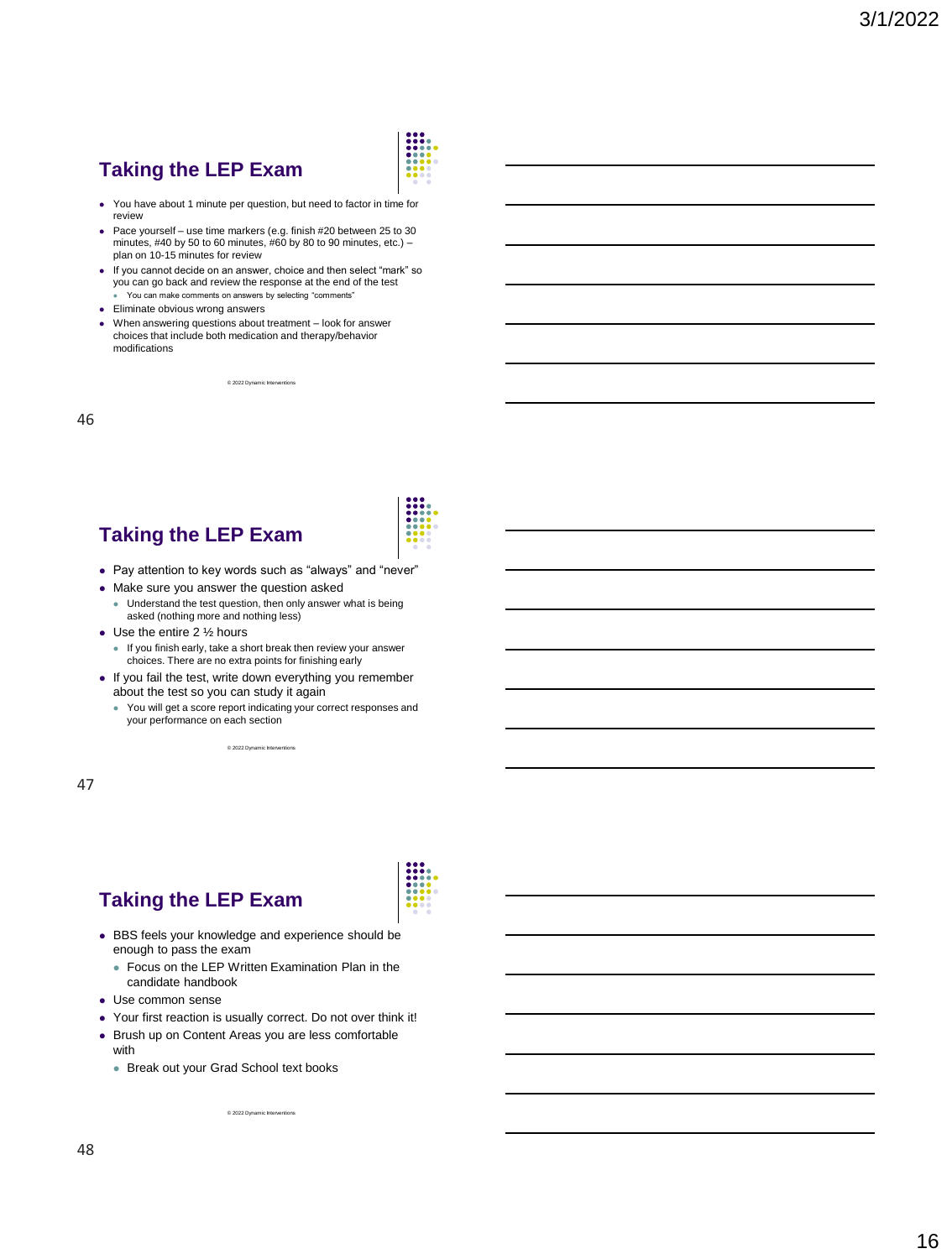# **Taking the LEP Exam**



- ⚫ Do not let your ego get in the way!
	- ⚫ You may not agree with some of the answers ⚫ This will be most evident in the ethics section, most
		- likely with mandated reporting and confidentiality ● <http://teenhealthlaw.org/wp-content/uploads/2015/10/CaMinorConsentConfChartFull11-11.pdf>
		- <http://teenhealthlaw.org/wp-content/uploads/2015/12/Ca-MinorConsentConfidCAR-20164thed.pdf> ⚫ [https://www.camft.org/images/PDFs/AttorneyArticles/Cathy/Reporting\\_Consensual\\_Activity\\_Between\\_Minors\\_JF07.pdf](https://www.camft.org/images/PDFs/AttorneyArticles/Cathy/Reporting_Consensual_Activity_Between_Minors_JF07.pdf)
	- ⚫ Focus on how the test wants you to answer
- ⚫ Think in terms of private practice, not as a school practitioner

© 2022 Dynamic Inter

49

# **Applications of the LEP**

- ⚫ School Psychology; Public & Private
	- ⚫ May equate to a pay raise, check with your district
	- ⚫ May allow you to conduct IEEs within your SELPA
	- Some parents request LEPs for assessment
		- Yes, that could mean more work for you….
	- ⚫ You may be called in to help with "Hot Cases"
	- ⚫ May make you marketable enough to work in a private school
	- ⚫ LEPs can provide up to 1200 hours of clinical supervision to BBS Associates providing ERMHS in school settings starting January 1, 2020 (AB 1651)
		- [www.bbs.ca.gov/pdf/ab\\_1651.pdf](http://www.bbs.ca.gov/pdf/ab_1651.pdf)

© 2022 Dynamic Interv

50

### **The LEP Exam**

- ⚫ LEP Eligibility Application Website:
	- ⚫ <http://www.bbs.ca.gov/pdf/forms/lep/lepapp.pdf>
- ⚫ LEP Written Examination Candidate Handbook Website:
	- ⚫ <https://home.pearsonvue.com/cabbs>
- ⚫ Board of Behavioral Sciences
	- ⚫ [http://www.bbs.ca.gov](http://www.bbs.ca.gov/)